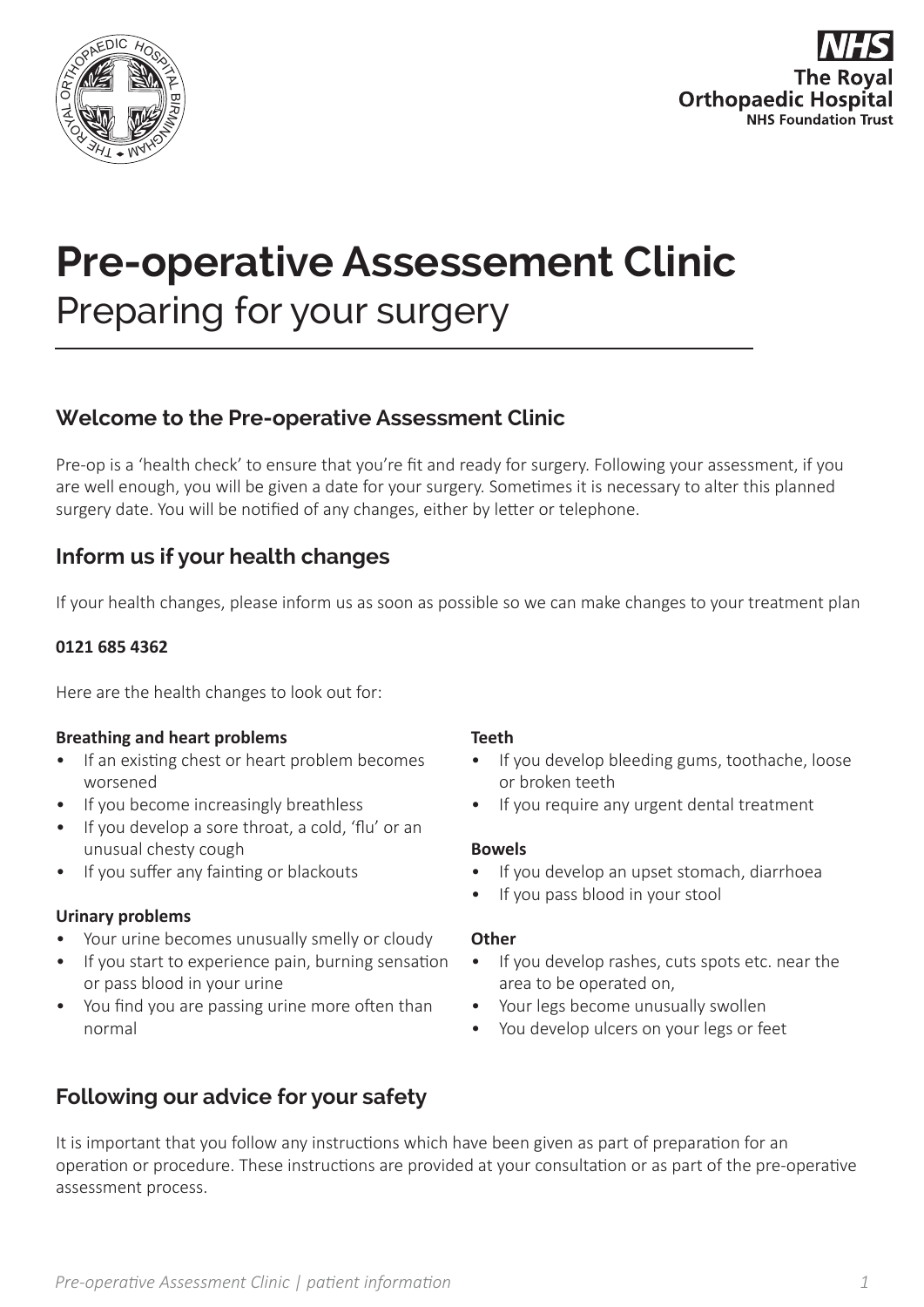## **Admission: eating and drinking**

| Admission on the day <b>BEFORE</b> surgery                                                                                                                             | Admission on <b>THE DAY OF</b> surgery                                                                                                                                      |
|------------------------------------------------------------------------------------------------------------------------------------------------------------------------|-----------------------------------------------------------------------------------------------------------------------------------------------------------------------------|
| Eat and drink normally on the day of your<br>admission.                                                                                                                | You can drink plain water up to <b>one hour</b> before<br>your admission time. You must not have any food<br>for five hours before your admission time (this                |
| Drink enough to ensure you are well hydrated<br>in the weeks before and after your surgery. This<br>will help your wound to heal well, make you less                   | includes sweets, gum, mints, tea, coffee, milk,<br>fizzy drinks or juices).                                                                                                 |
| tired and help you to recover more quickly. If you<br>are normally on a restricted fluid intake, please<br>consult medical staff before changing your fluid<br>intake. | Drinking enough water will help your wound to<br>heal and will reduce your risk of pressure ulcers<br>and blood clots.                                                      |
| Please check your admission letter carefully and<br>note the admission date and admission time.                                                                        | It is only safe to treat you if you have followed<br>these instructions. Please check your admission<br>letter carefully and note the admission date and<br>admission time. |

## **Your anaesthetic**

The Consultant Anaesthetist, Anaesthetic Registrar, Anaesthetic Speciality doctor or Physicians' assistant will meet you before your operation on the day of your surgery. They will discuss the anaesthetic suitable for you. Your medical history and wishes will be taken into consideration in agreeing the best anaesthetic for you. You will have the opportunity to discuss any remaining questions you might have. Treatments include:

#### **General Anaesthetic**

A general anaesthetic gives a state of controlled unconsciousness during which you feel nothing. You will receive:

- Anaesthetic drugs (an injection into the cannula placed in your vein or a gas to breathe)
- Strong pain relief drugs (morphine or something similar)
- Oxygen to breathe
- Sometimes, a drug to relax your muscles

At the end of your surgery the anaesthetic drugs wear off and your consciousness gradually returns. A general anaesthetic alone does not provide pain relief after the operation. You will need strong pain relieving medicines, which can make some people feel drowsy and nauseous.

#### **Sedation**

Sedation is different from a general anaesthetic. It is achieved by injecting small increments of a sedative drug into the cannula we place in your vein. It makes you relaxed and sleepy during the operation, but you are not unconscious. Sedation can either be light or deep, depending on your preferences. Light sedation means you are relaxed but awake. Deep sedation means you are more likely to be asleep and less likely to recall what happened during the operation.

#### **Regional anaesthetic (RA)**

For some types of surgery it is not necessary to have a general anaesthetic and you can have your surgery under regional anaesthesia and sedation. Local anaesthetic is injected near to nerves and the part of your body that you will be operated on will go numb. This enables the surgeon to perform the operation.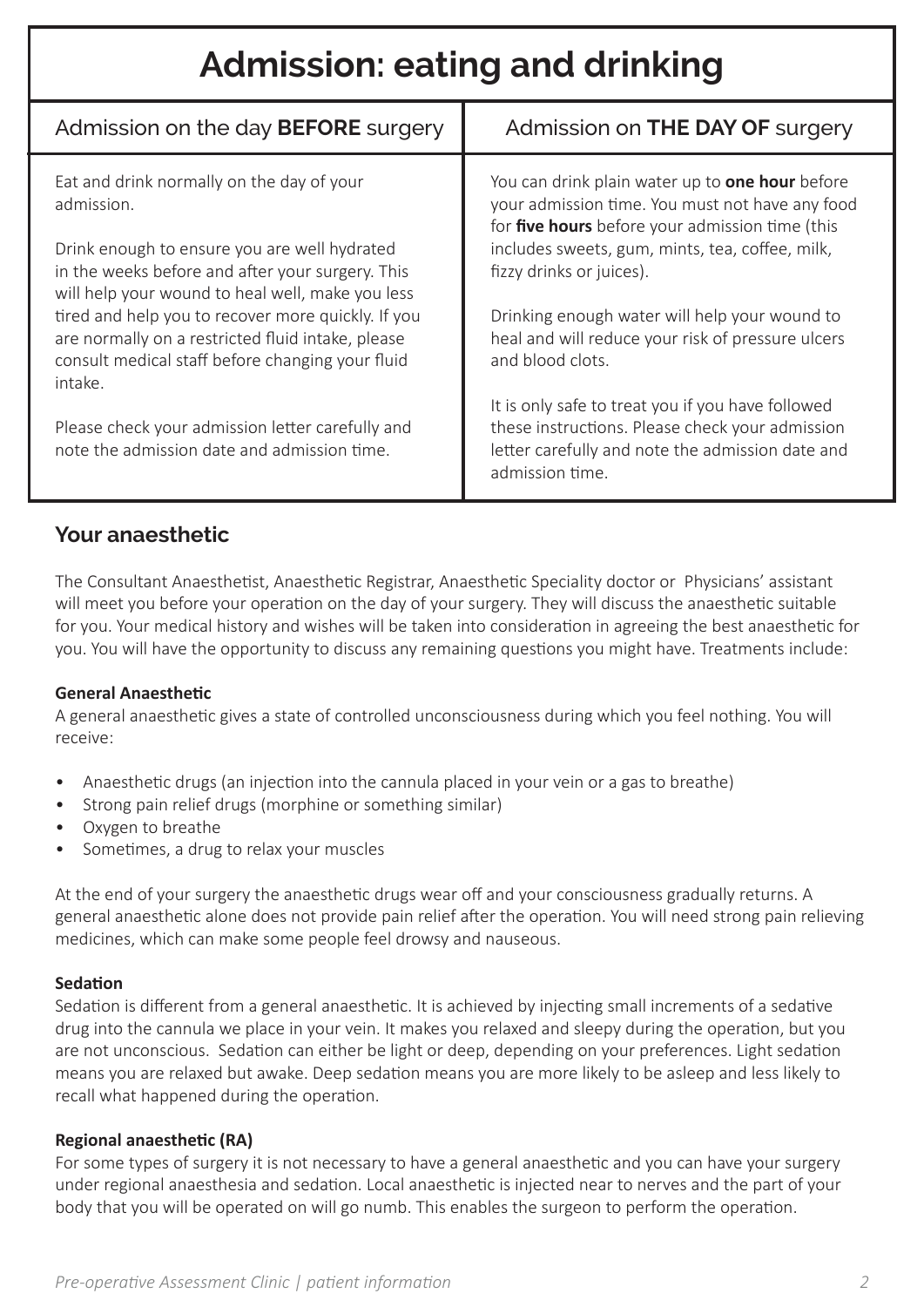You remain conscious but with sedation you will feel relaxed or even sleepy during the operation. You will feel movements but no pain. You cannot see the operation, as there are screens between you and the surgical field. There is always an anaesthetist or assistant with you if you have any questions.

You may bring your portable music player to listen to music. If you wish you can have more sedation to feel sleepy. Different types of regional anaesthesia include:

- spinal anaesthetic
- epidural anaesthetic
- nerve block

#### **Epidural anaesthetic**

We will numb the skin over your lower back. For an epidural anaesthetic we inject local anaesthetic into the epidural space that surrounds your spinal cord (see picture). The local anaesthetic will anaesthetise the nerves leaving the spinal cord. You will feel numb from the waist downwards.

A thin plastic tube (epidural catheter) may be placed in the epidural space for 36-72 hours. It is connected to a local anaesthetic infusion for pain relief to continue after your surgery.



#### **Spinal anaesthetic**

We will numb the skin over your lower back. For a spinal anaesthetic we inject local anaesthetic into the fluid around the spinal cord and nerves (see picture). The local anaesthetic will anaesthetize the nerves leaving the spinal cord and you feel numb from the waist downwards.

#### **Nerve block**

Depending upon the site of surgery we will give you an injection on your arm or leg above the level of the planned surgery. We know where to inject the local anaesthetic with the help of an ultrasound machine and/ or a very small electrical current that passes through the needle. We inject local anaesthetic around the nerves. This causes the appropriate area to go temporarily numb. It also ensures good pain relief after your surgery.

## **Understanding anaesthetic risks**

Modern equipment, techniques, training and drugs have made anaesthesia a safe procedure. The risk of serious complications is very low. It cannot be removed completely but our anaesthetic team takes all precautions to reduce risks. The following scale is to help you understand how likely it is that a side effect or complication might occur:

| Very common | 1 in 10        |
|-------------|----------------|
| Common      | 1 in 100       |
| Uncommon    | 1 in 1000      |
| Rare        | 1 in 10,000    |
| Very rare   | 1 in 1,000,000 |

#### **Very common and common side effects or complications**

- Sickness (treated with anti-sickness drugs)
- Sore throat or bruising to lips or tongue (treated with pain relief drugs)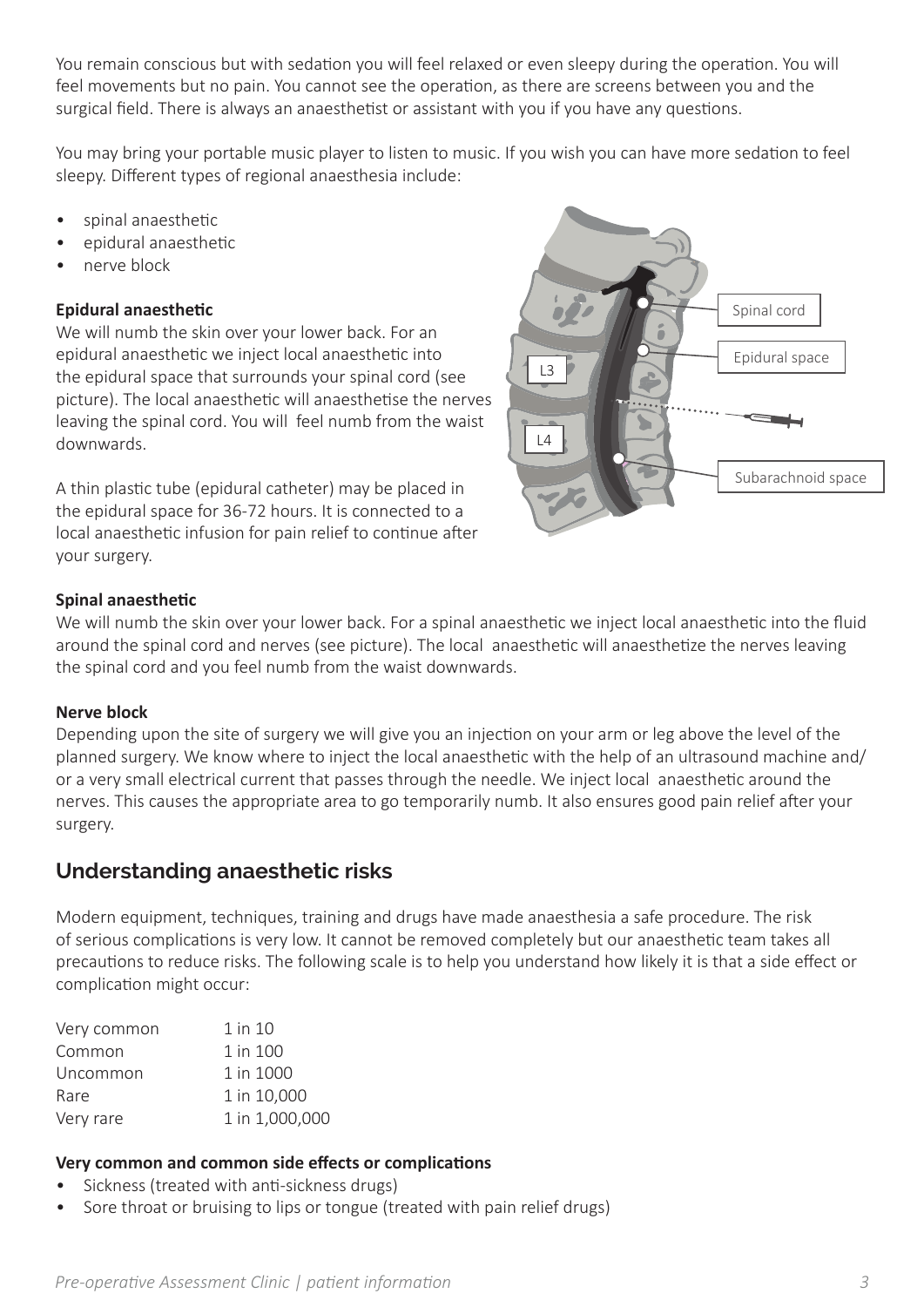- Drowsiness, headache, shivering, blurred vision (may be treated with fluids or drugs)
- Difficult breathing at first (this usually improves rapidly)
- Confusion and memory loss are common in older people, but are usually temporary
- Pain around injections sites, general aches and pains
- You may have difficulty passing water. Sometimes you will require a catheter (a soft plastic tube in your bladder) for a short period of time to drain the urine.

#### **Specific to regional anaesthesia**

Following a spinal or epidural anaesthetic you will not be able to move your legs. Following a nerve block the limb that has been numbed for the duration of the local anaesthetic you may experience:

- A sensation of pins and needles in the anaesthetized limb (s)
- Occasionally regional anaesthesia is not fully effective and we will offer you alternative options for anaesthesia or pain relief
- Prolonged numbness or weakness. This recovers fully in 99%

#### **Uncommon side effects or complications**

- Heart attack or stroke
- Damage to teeth
- Chest infection
- Awareness (becoming conscious during a general anaesthetic)

#### **Rare or very rare side effects or complications**

- Serious allergic reactions to drugs
- Damage to nerves
- Damage to eyes as a result of pressure or clots depending on the position
- Vomit or stomach contents entering your lungs
- Death

You can request further anaesthetic information leaflets about your pre-operative preparation and the anaesthetic procedures in greater detail. Leaflets available are:

- 
- 2. General Anaesthetic and Sedation www.rcoa.ac.uk

1. Anaesthetics explained For further information on anaesthetics visit:

3. Regional Anaesthetic (RA)

## **Advice on pressure ulcers**

#### **What is a pressure ulcer?**

A pressure ulcer is damage that occurs on the skin and underlying tissue, caused by unrelieved pressure to that area of the body. The tiny blood vessels are squeezed, reducing the supply of nutrients and oxygen to the area. If this happens for too long, the tissue is damaged and a pressure ulcer forms. Reddening of the skin that disappears when pressure is removed, and is normal is not a pressure ulcer. Pressure ulcers are caused by three things:

- 1. Pressure (from the body weight pressing down on the skin for too long)
- 2. Shearing (when the layers of the skin slide over one another. This can happen when a person slides down in a bed or chair)
- 3. Friction (rubbing the skin)

#### **What does a pressure ulcer look like?**

Pressure ulcers are more likely to appear on parts of the body which take your weight, and where bones are close to the surface. The most common places for pressure ulcers to occur are the bottom, heel, hip, elbow,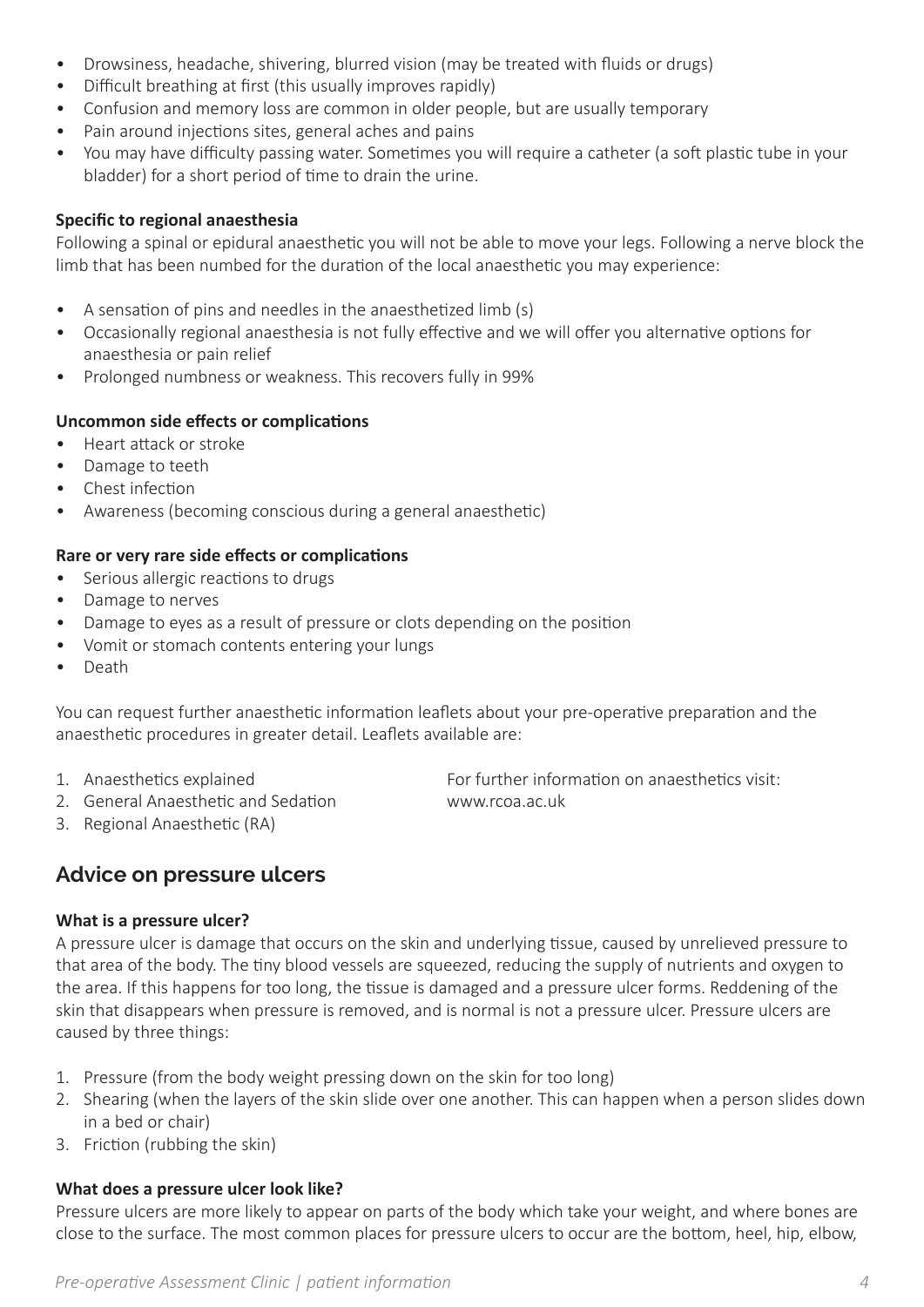ankle, shoulder, back and the back of the head. The first sign is usually a change in skin colour, slightly redder or darker than usual. Look for skin that doesn't go back to its normal colour after you have taken the weight off. Notice any swelling, blistering, shiny areas, dry patches or cracks. In dark skin look for hard or warm areas and/or swelling. If not treated quickly a blister or graze may appear, which in time may result in a break in the skin.

#### **What can I do to prevent a pressure ulcer?**

In general, prevention is achieved through regular activity, good nutrition, and keeping the skin clean and dry. Pressure ulcers can develop very quickly in some people, if the person is unable to move – sometimes within a few hours. Pressure ulcers may cause pain or mean a longer stay in hospital. Severe ulcers can destroy the muscle underneath the skin and take a long time to heal. Here's how to prevent pressure ulcers:

- **• Surface:** Make sure bedding .free from creases and clothing does not have thick seams, studs and buttons. Ensure shoes and socks that are
- **•• Skin inspection:** Keep skin clean and dry from sweat and urine and use moisturisers to prevent dryness. Avoid rubbing the skin and use a PH balanced skin wash to avoid removing natural skin oils.
- **• Keep moving:** One of the best ways of preventing a pressure ulcer is to reduce or relieve pressure on the vulnerable areas. This is done by moving around and changing position as much as possible at least every 2hours, ask your health care professional to advise.
- **Incontinence:** If you suffer from incontinence use incontinent pads that fit well with your own pants. Urine and faeces can dry the skin out. A ph balanced foam cleanser can be used to resolve this and barrier cream to protect you skin. Ask the doctor or nurse for advice.
- **• Nutrition and hydration:** Eat and balanced healthy diet include all food groups. If you are not eating well or have lost weight recently you may need referral to a dietician, speak to a healthcare professional. Ensure you remain well hydrated as dehydrated skin is more prone to pressure ulcer formation.

#### **Who to contact if you think you think you are developing a pressure ulcer**

In spite of best efforts at prevention, pressure ulcers do sometimes develop. Report skin redness or breaks in the skin to your nurse or doctor.

## **Infection Control**

We would like to assure you that we take infection control extremely seriously at the Royal Orthopaedic Hospital (ROH) NHS Foundation Trust. In order to reduce your risk of infection whilst you are a patient at the ROH, we advise:

Prior to admission;

Take a hot soapy shower the day of your operation. Remove any nail polish and wash your hair. This reduces the amount of bacteria (bugs) that may be on your skin.

On admission;

- 1. Please only bring essential items with you so that your bed space is clutter free mak-ing sure it remains easy to clean.
- 2. If a member of staff forgets to wash their hands, don't be afraid to ask them to-they will not mind.
- 3. Ask visitors not to sit on your bed or your chair.
- 4. Always wear slippers or light shoes.
- 5. Inform a nurse if your dressing is wet or loose.
- 6. Never share your toiletries.
- 7. Never get too close to other patients on the ward and never sit on their beds.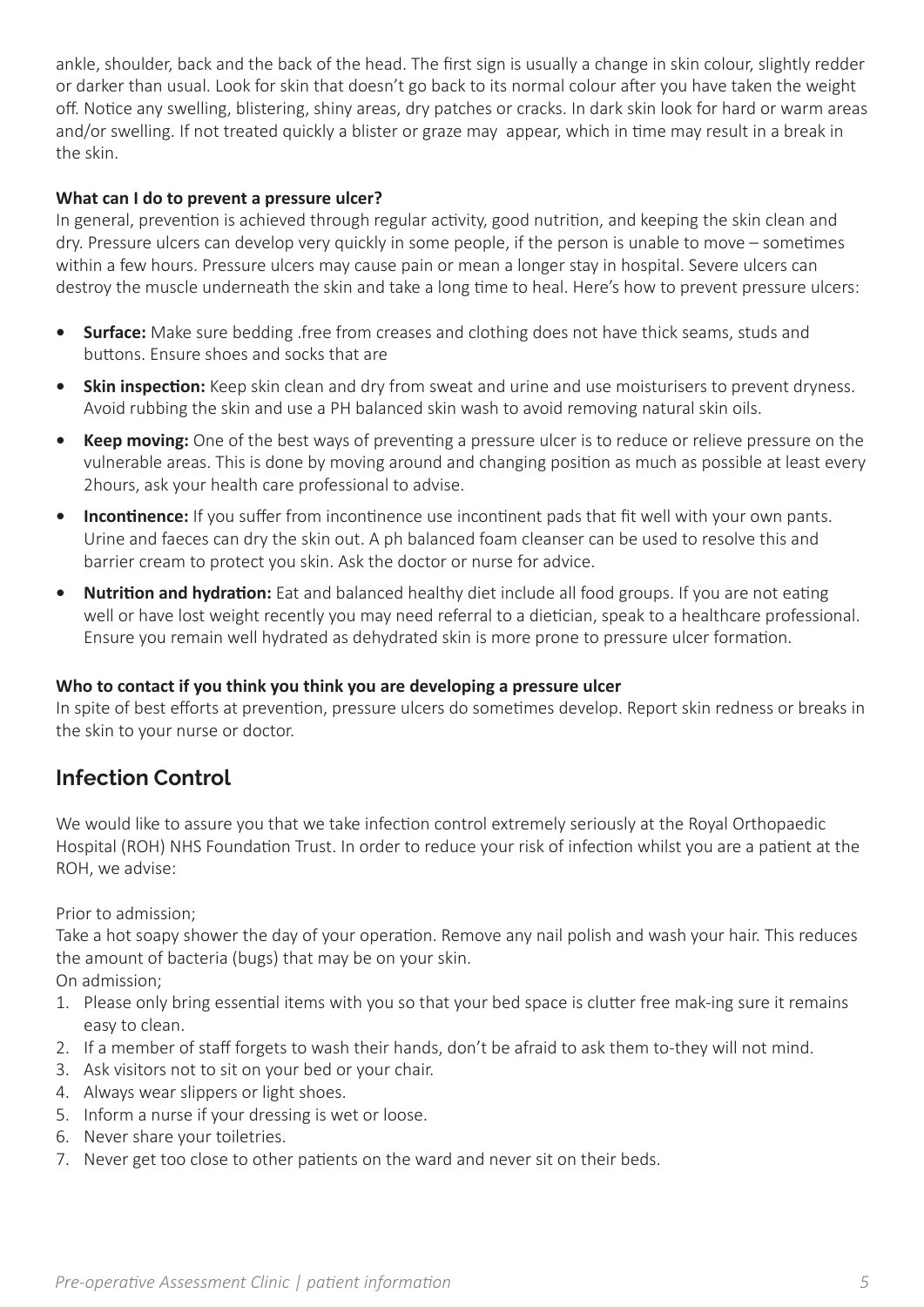## **Infection Control**

We would like to assure you that we take infection control extremely seriously at the Royal Orthopaedic Hospital (ROH) NHS Foundation Trust. In order to reduce your risk of infection whilst you are a patient at the ROH, we advise:

Prior to admission;

Take a hot soapy shower the day of your operation. Remove any nail polish and wash your hair. This reduces the amount of bacteria (bugs) that may be on your skin.

On admission;

- 1. Please only bring essential items with you so that your bed space is clutter free mak-ing sure it remains easy to clean.
- 2. If a member of staff forgets to wash their hands, don't be afraid to ask them to-they will not mind.
- 3. Ask visitors not to sit on your bed or your chair.
- 4. Always wear slippers or light shoes.
- 5. Inform a nurse if your dressing is wet or loose.
- 6. Never share your toiletries.
- 7. Never get too close to other patients on the ward and never sit on their beds.

## **What are hospital associated blood clots?**

- **1. Deep vein thrombosis (DVT)**: a DVT is a blood clot (also known as a thrombosis) that forms in a deep vein, most commonly in your leg or pelvis. It may cause non symptoms at all or cause swelling, redness and pain.
- **2. Pulmonary embolism (PE)**: If a clot becomes dislodged and passes through your blood vessels it can reach your lungs, this is called a PE. Symptoms include coughing (with blood stained phlegm), chest pain and breathlessness. It left untreated a PE can lead to death.

#### **Are blood clots common?**

Blood clots occur in the general population in about one in 1000 people every year. About two thirds of all blood clots occur during or after a stay in hospital. Each patients risk is assessed on admission to hospital. If you are at risk, your doctor or nurse will talk with you about what will be done to offer you protection against clots.

#### **Who is at risk?**

Any unwell adult admitted to hospital is at risk. Other examples of factors that put people at greater risk include:

- having an operation
- a previous clot
- a recent diagnosis of cancer
- certain "sticky blood" conditions such as antiphospholipid syndrome or Factor V Leiden
- being overweight
- being immobile
- oestrogen-containing contraceptives and hormone replacement.
- significant injury or trauma
- during and after pregnancy

#### **What can be done to reduce my risk?**

- **• Stockings:** In hospital, you might be measured and fitted with anti-embolismstocking for your legs
- **• Inflatable sleeves:** You may be asked to wear calf or foot pumps; special inflatable sleeves around your legs or feet while you are in bed or sat still in a chair.
- **Blood thinners:** Most patients at risk will prescribed a small dose of an anticoagulant (blood –thinner). These reduce the change of having a blood clot by thinning your blood slightly. The blood thinner most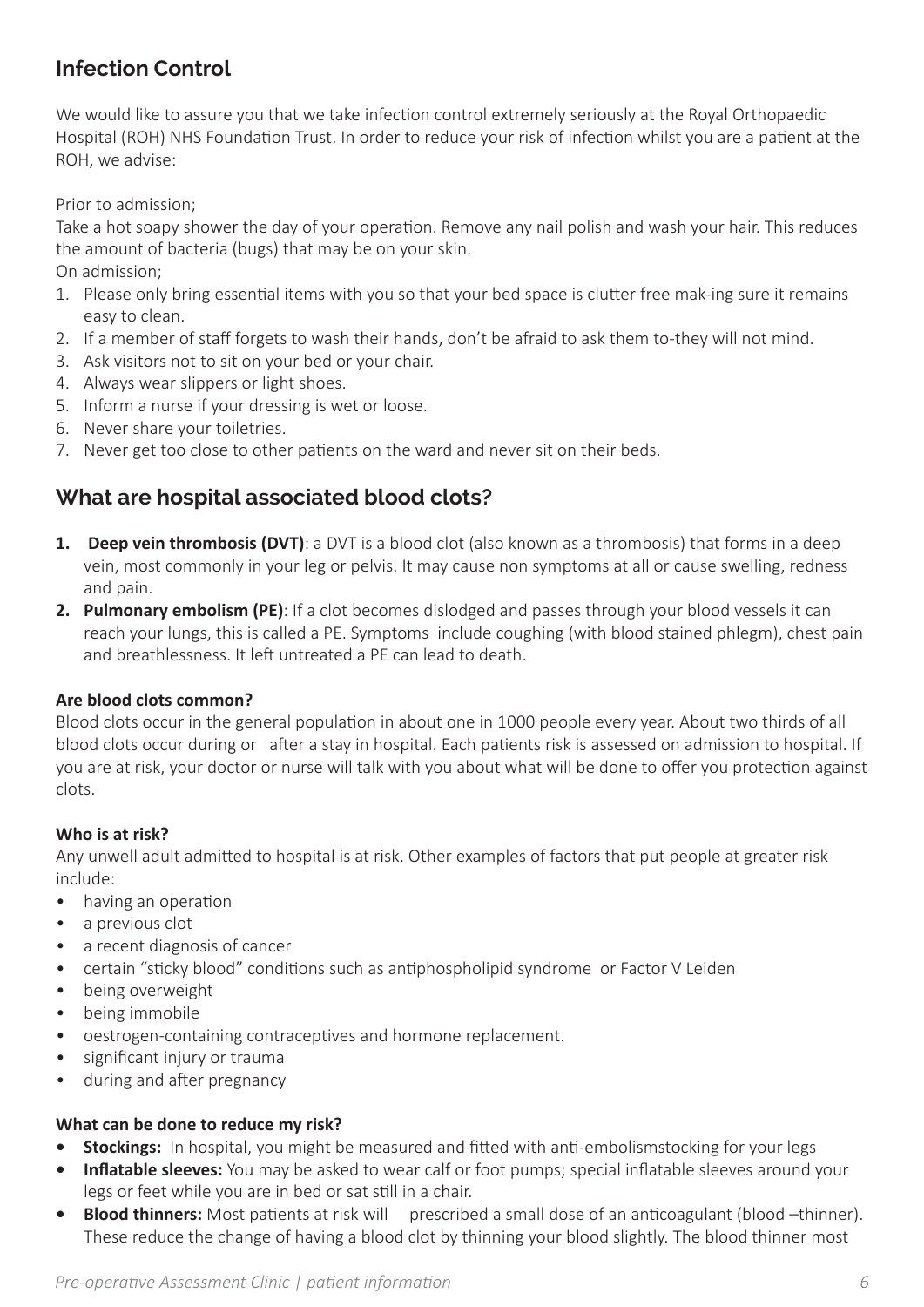often used is given by injection. Please be aware that some "blood-thinners" are derived from animal origins.

#### **What can I do to help myself?**

If possible, before coming into hospital:

- Talk to your doctor about contraceptive or hormone replacement therapy. Your doctor may consider stopping them in the weeks before an operation
- Keep a healthy weight.
- Do regular exercise

#### **When in hospital:**

- Keep moving or walking and get out of bed as soon as you are able after an operation-ask your nurse or physiotherapist for more information
- Drink plenty of fluid to keep hydrated.

## **Advice on preventing falls while in hospital**

Falls in hospital are the most commonly reported patient accidents. People may fall in hospital for a variety of reasons including:

- General weakness or balance problems
- Sudden changes in health
- Poor eyesight
- The effects of medications
- Slipping due to inappropriate footwear
- Disorientation due to unfamiliar surroundings

#### **What can you do to reduce your risk of falls?**

#### **Vision**

- Wear your glasses
- Use your night light
- Keep everything you need within easy reach, including your nurse call bell

#### **Balance and movement**

- Use your nurse call bell to get help and wait for someone to attend to you
- Avoid stretching or bending to reach things
- Wear non-slip, well-fitting shoes or slippers
- Only use walking aids that you have been assessed as safe to use by the physiotherapist
- Avoid wearing clothes which may cause you to trip (e.g. dressing gowns with unsecured belt)

#### **Medication**

Some tablets and medicines can also put you at a higher risk of falling, by causing dizziness. These include tranquillisers, anti-depressants, sleeping tablets and some heart tablets and pain medications. Please:

- Call for assistance if you feel weak or dizzy
- Get up from your bed or chair slowly. If you have had surgery your body may take longer to adjust
- If any medicine is making you feel dizzy, please talk to your nurse

#### **Pacing yourself**

- Don't try to do too much at once
- Look where you are going
- Slowing down will help you to maintain an upright posture
- Drink plenty. Staying hydrated can help reduce your risk of falls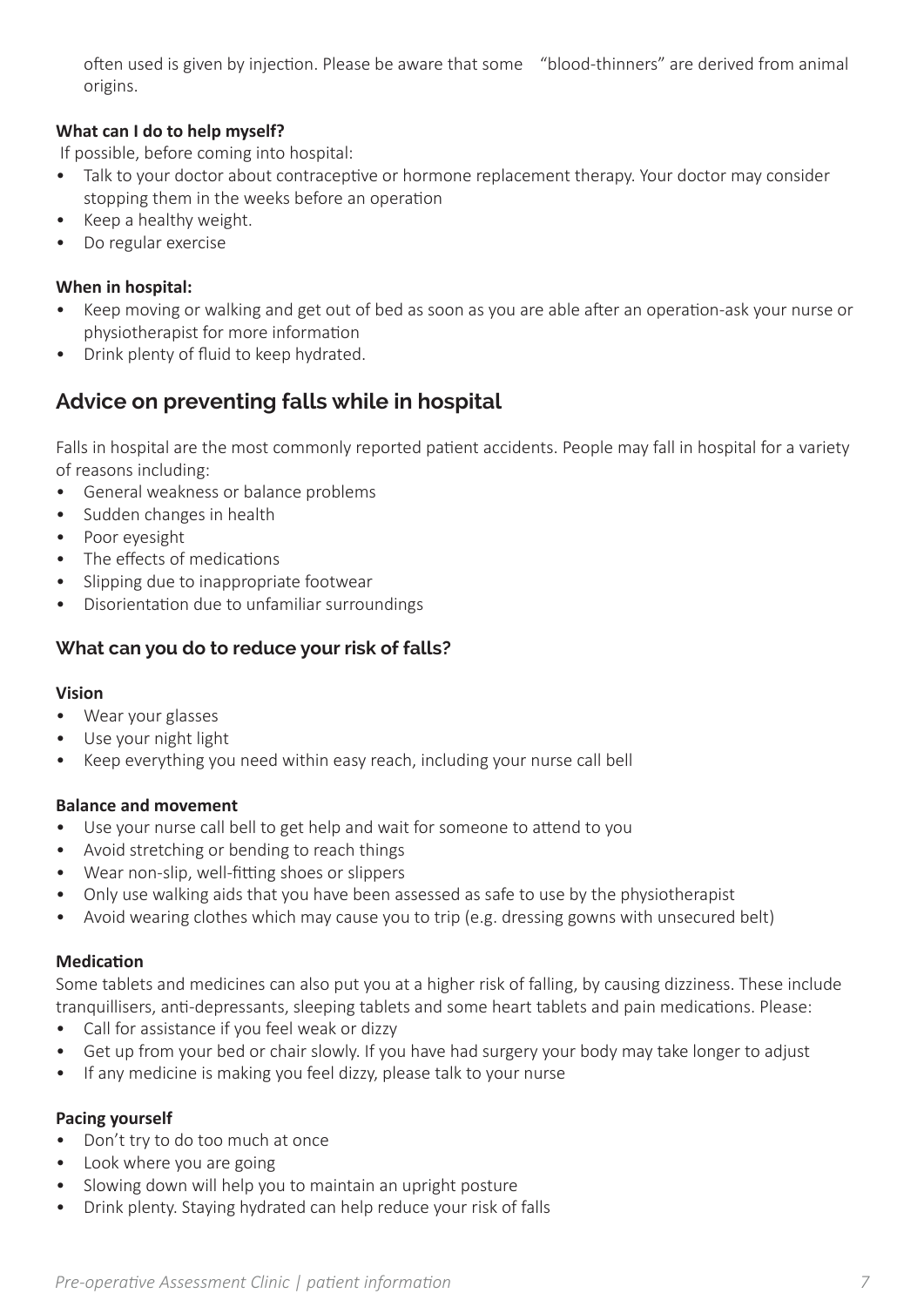## **What do we do to reduce your risk of falls?**

- Train staff in falls management and prevention
- Give advice in a simple and practical way
- Respond quickly to hazards brought to our attention
- Ensure that the hospital environment is as safe as possible
- Assess each patients risk of falling and delivering care to manage any risks
- Provide anti slip, anti-embolism stockings.

#### **Advice for relatives, carers and other visitors**

Please report to staff any possible problems you may have seen such as:

- Spills of liquids on the floor
- Trailing wires or cables
- Obstacles around the bed-space or ward area

We would also ask that you:

- Leave the patient's room/bed-space tidy by replacing your chairs
- Take any unnecessary items home to reduce bed-side clutter
- Replace bed tables and call bells moved during your visit
- Ask nursing staff to replace bedrails if in use
- Report to nursing staff any concern you may have if you think your relative or friend is disorientated or not themselves

#### **Preparing for home**

Many hints and tips on these pages may be useful at home too. Ensure the home environment is ready for your discharge from hospital:

- Remove any rugs
- Beware of any possible loose or broken paving stones in your garden or path
- Beware of any drain covers, small steps or other obstacles
- Plan ahead so there is no need to hurry
- Always take your medications as directed
- See a podiatrist or other foot health practitioner. Keep your feet healthy
- Should you start to have falls, please discuss this with your GP. You may need referral to a local falls prevention service in your area

## **Using bedrails in hospital**

We occasionally use bedrails to prevent patients from accidentally rolling or falling from the bed.

#### **How bedrails are used**

All of our beds have standard bedrails attached. These are routinely kept in a down position but can be raised to reduce the risk of patients rolling, slipping, sliding or falling from the bed; which could potentially result in an injury. You will always have the bedrails up if you are recovering from anaesthetic, sedation or if you are being moved on your bed between departments. Bedrails are not suitable for every patient and can only be used if the benefits outweigh the risks.

#### **What are the benefits of using bedrails?**

- Some patients may be at risk of falling out of bed because of illness, poor balance or treatment which makes them drowsy
- Some patients may need to be nursed on a special air filled mattress
- Patients may be used to sleeping in a double bed and therefore feel safer with the bedrails raised
- Our beds have an electrical control which allows the bed the be raised / lowered and altered into a sitting or lying position for comfort.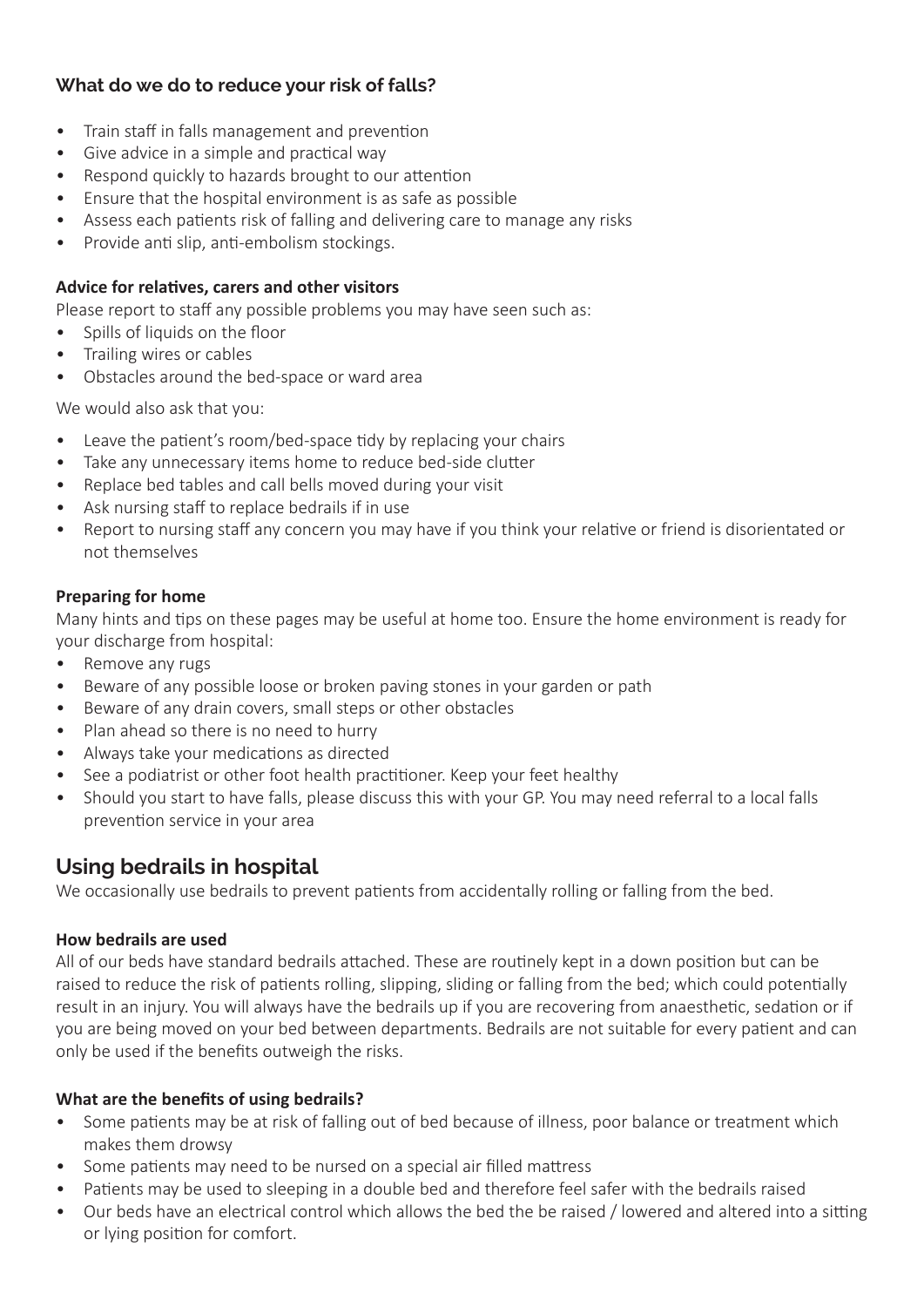You may be at risk of falling when you use the controls yourself to change the position. We ask that you keep your bed at the most comfortable lowest height, remembering at all times any precautions you may have to take if you have had hip or back surgery.

#### **What are the risks of using bedrails?**

- Bedrails can be dangerous for some patients
- Patients who are confused can mobilise without help can climb over the rail and fall from height
- Bedrails could be a barrier to independence for some patients and cause minor injuries
- There is a small risk of patients becoming trapped

Bedrails will be discouraged if you are independent as they will limit your freedom to get yourself in and out of bed and could put you at unnecessary risk.

#### **Who decides if you need a bedrail?**

If you are well enough, you will **always** decide for yourself. If we feel you are too ill to make this choice, the doctors, nurses and therapy staff who are responsible for your care will decide after assessing the risks and benefits to you after talking to your family, relatives or carers.

There may be alternatives to using bedrails for some patients, but not always. For example, an alternative might be to provide you with a bed that lowers to just above the floor, or to position your bed in a part of the ward where there is an increased level of supervision by the nursing and medical staff. It is important that you always have easy reach to your nurse call bell and other items you may need to avoid over stretching. There are many ways that we can reduce your risk of a fall and our staff are always happy to talk through all of the issues with you. If you have any questions about the use of bedrails or preventing a fall in hospital, please ask the ward staff.

#### **Advice for relatives, carers and friends**

For the safety of our patients, it would help us if relatives reported to staff any changes that may affect the patient. We would also ask that you:

- Replace nurse call bells if moved during visiting-this must be within easy reach to the patient
- Ask nursing staff to replace the bedrail if it has been moved into the down position during visiting
- Ensure bed tables are replaced in reach of the patient if you move them during visiting.

## **Medication On Discharge**

It is normal to experience pain after surgery. Your ward doctor will assess your level of pain and prescribe pain relief and laxatives before discharge. It is important that you take these medicines as prescribed to control your pain and speed up your recovery. A short course of the following medications are usually recommended after surgery at the ROH:

- Paracetamol 500mg tablets
- Dihydrocodeine 30mg tablets
- Ibuprofen 400mg tablets
- Senna 7.5mg tablets
- Docusate Sodium 100mg capsules

A pharmacist will screen your prescription sheet to ensure that the medications prescribed are suitable for you. **You will be advised at you pre-operative appointment which medication to purchase before you surgery. Please purchase these from your community pharmacy so that you have these with you at the point of discharge. This is to speed up your discharge time and save you from having to wait for medicines that you can buy over-the-counter.**